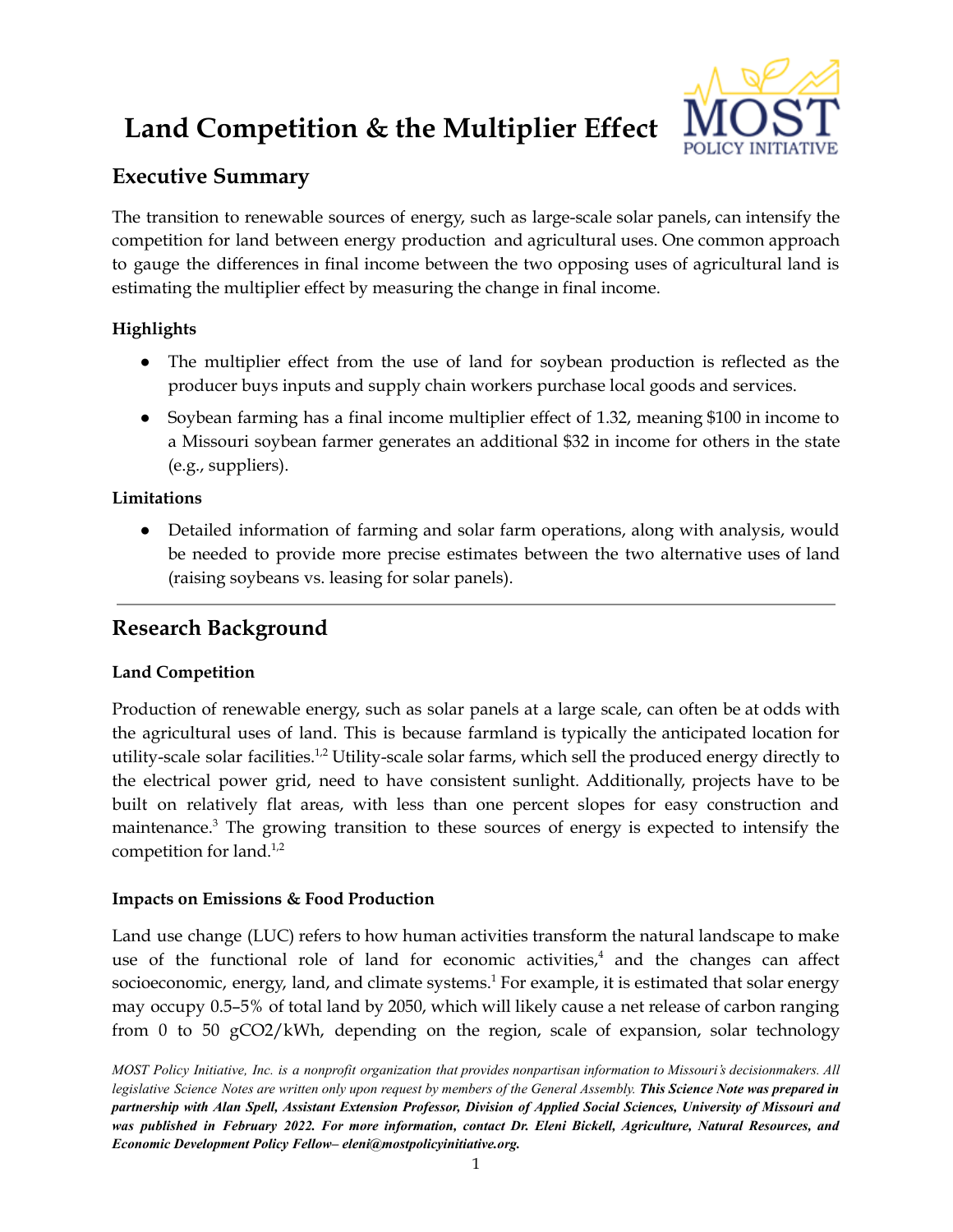efficiency, and land management practices in solar parks. <sup>4</sup> Another potential trade-off against the reductions in emissions is if energy-producing farmlands replace lands that have high carbon stocks (e.g., natural forests), or farmlands currently used for conservation of pollinators. 5

Another indirect impact is that if cropland starts being used at one point of the country/world for energy purposes, it may indirectly increase land competition elsewhere in the country/world to meet food demand,<sup>1</sup> though farmland in the U.S. is already used for nonfood purposes (e.g., 40% of corn is used for ethanol production). $^{10}$ 

#### **Multiplier Effect / GDP Change**

One way to measure the LUC effect is by estimating the multiplier effect. The multiplier effect refers to the proportional change in the final income that results from an injection or withdrawal (increase or decrease) of capital. The multiplier effect measures the potential impact economic activity—like investment or spending—will have on the total economic output of a capital change, such as land use.

The estimation takes into account the upstream and downstream effects of producing a product on a market. For example, producing a bushel of soybeans may cause increased demand for seed or fertilizer, and raises the producers' income, which can subsequently be spent on purchasing new equipment (e.g., pickups, clothing). By taking into account the upstream and downstream effects of both possible uses of land (e.g., soybeans versus solar panels), it can be calculated how each dollar of additional production can be associated with more than one dollar of impact on the local/state/national economy. <sup>6</sup> Gross Domestic Product, or final income generated from the sale of goods and services minus the cost of inputs, is the measure commonly used to analyze the economic outcomes for such changes at a county or state level.<sup>7,8</sup>

#### **Multiplier Effect for Soybean Production in Missouri**

The use of land for soybean production has a final income, or GDP, multiplier effect as a producer buys inputs and supply chain workers purchase local goods and services. As some items are purchased from outside the local area, spending also leaks out to other regions, states, or countries. The same is true for alternative land uses (e.g., a solar farm), if it is used for other types of production.<sup>9</sup>

A preliminary impact analysis of a Missouri soybean farm and a solar farm that could be operated on the same acreage, providing final income multipliers for each, is presented below for consideration. Soybean farming has a final income multiplier of 1.32, meaning \$100 in income to a Missouri soybean farmer generates an additional \$32 in income for others in the state (e.g., suppliers). A solar farm has a final income multiplier of 1.45, based on assumptions outlined below. 9

The final income multipliers are based on modeling a large farm operation in northern Missouri. For a solar farm, the analysis assumes that increases in solar energy production are offset by decreases in fossil fuel energy production for a net income impact. It is also assumed that